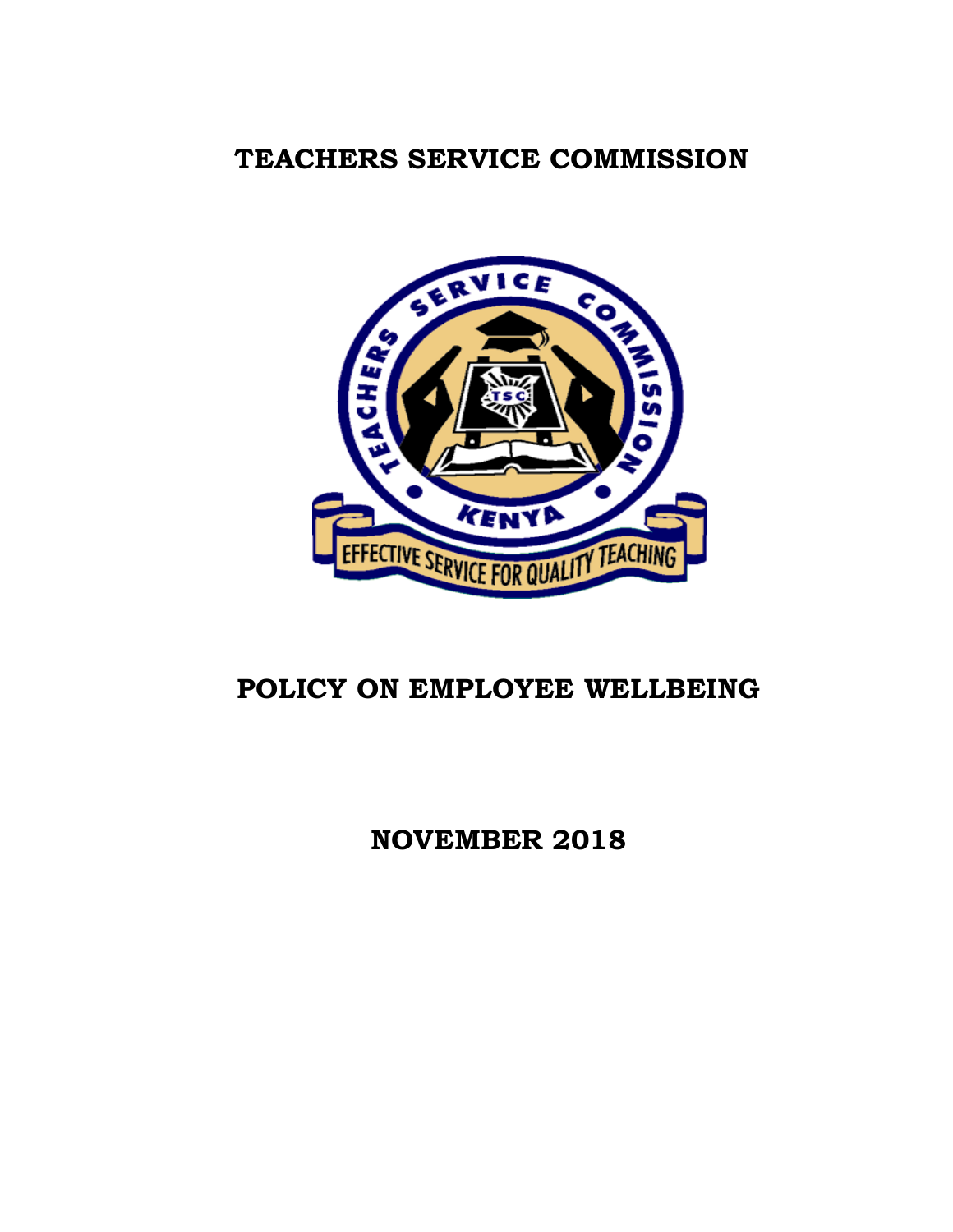# <span id="page-1-0"></span>TABLE OF CONTENTS

| 7.1.1.                                                                   |  |
|--------------------------------------------------------------------------|--|
| 7.1.2.                                                                   |  |
|                                                                          |  |
| Intervention measures against Gender issues at the workplace 14<br>7.2.1 |  |
|                                                                          |  |
| Intervention measures against Gender Based Violence (GBV)14<br>7.3.1     |  |
|                                                                          |  |
| 7.4.1                                                                    |  |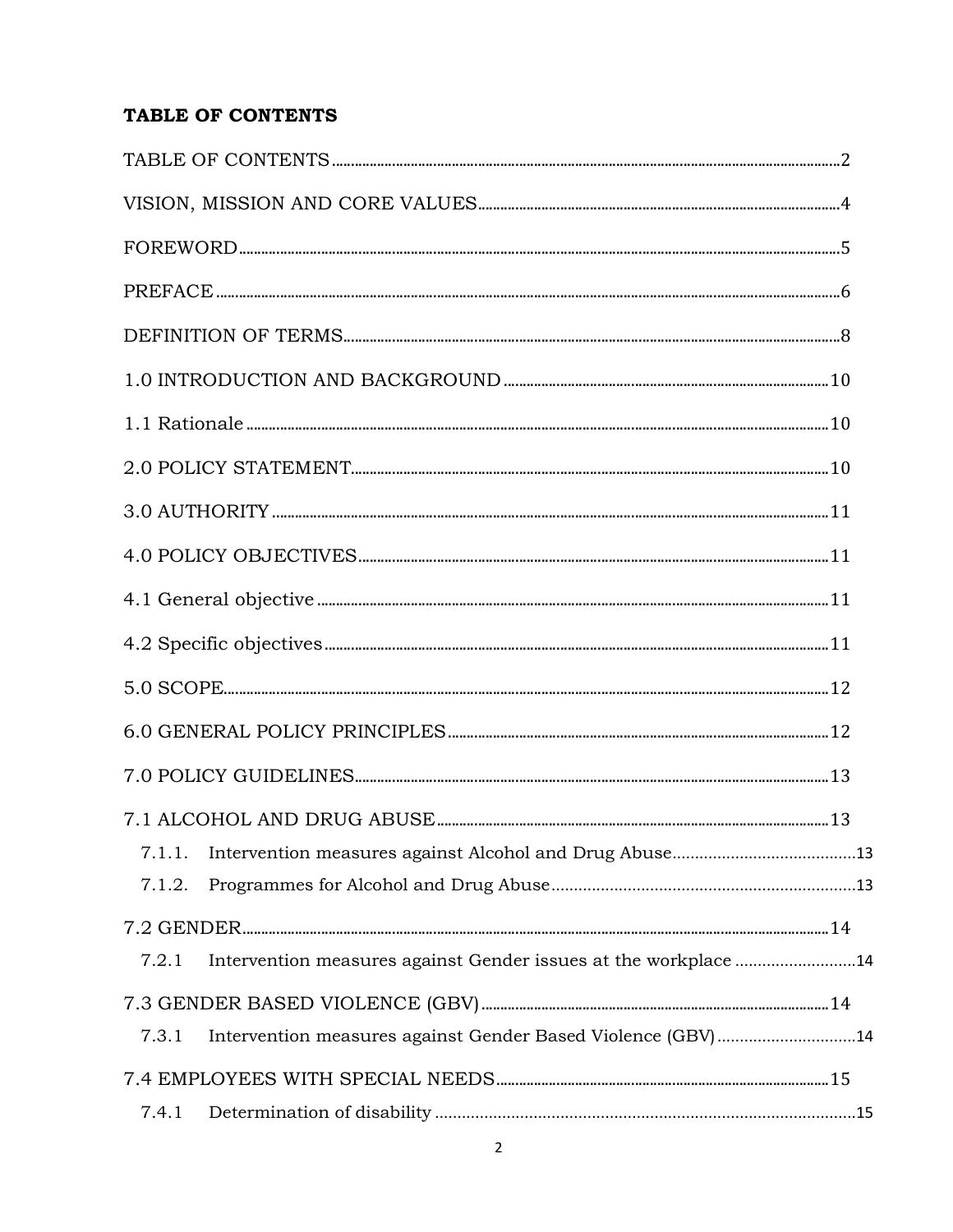| 7.4.2   |                                                          |  |
|---------|----------------------------------------------------------|--|
|         |                                                          |  |
| 7.5.1   | Management of Human Resources with regard to HIV/AIDS 16 |  |
| 7.5.2   |                                                          |  |
| 7.5.3   |                                                          |  |
|         |                                                          |  |
| 7.6.1   |                                                          |  |
| 7.6.2   |                                                          |  |
| 7.6.3   |                                                          |  |
|         |                                                          |  |
| 7.7.1   |                                                          |  |
| 7.7.2   |                                                          |  |
| 7.7.2.1 |                                                          |  |
| 7.7.2.2 |                                                          |  |
| 7.7.2.3 |                                                          |  |
| 7.7.2.4 |                                                          |  |
| 7.7.2.5 |                                                          |  |
|         |                                                          |  |
|         |                                                          |  |
| 10.0    |                                                          |  |
|         |                                                          |  |
|         |                                                          |  |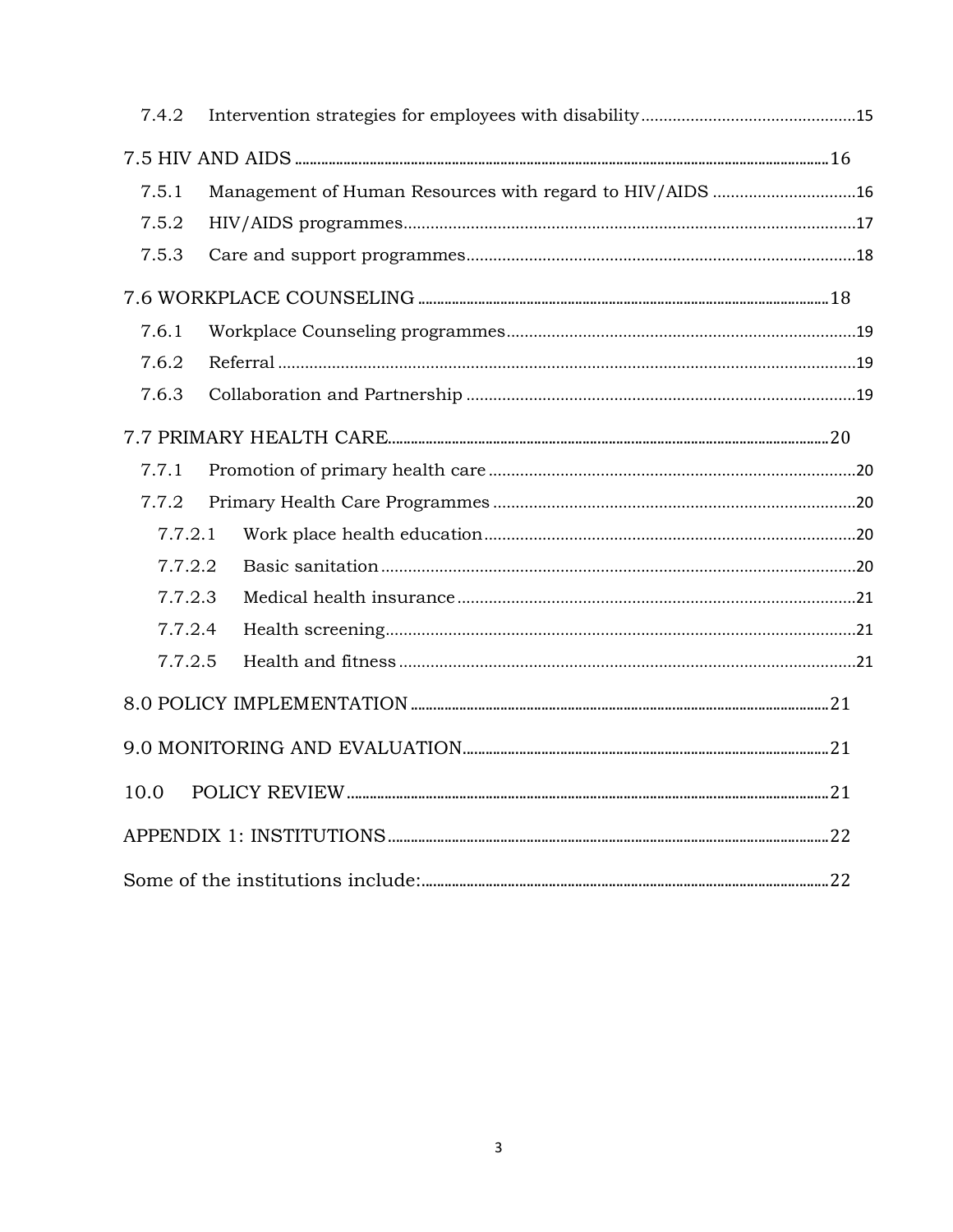## <span id="page-3-0"></span>**VISION, MISSION AND CORE VALUES**

#### **Vision**

To be a transformative teaching service for quality education

#### **Mission**

To professionalize the teaching service for quality education and development

**Core values** Professionalism Customer Focus Integrity Team Spirit Innovativeness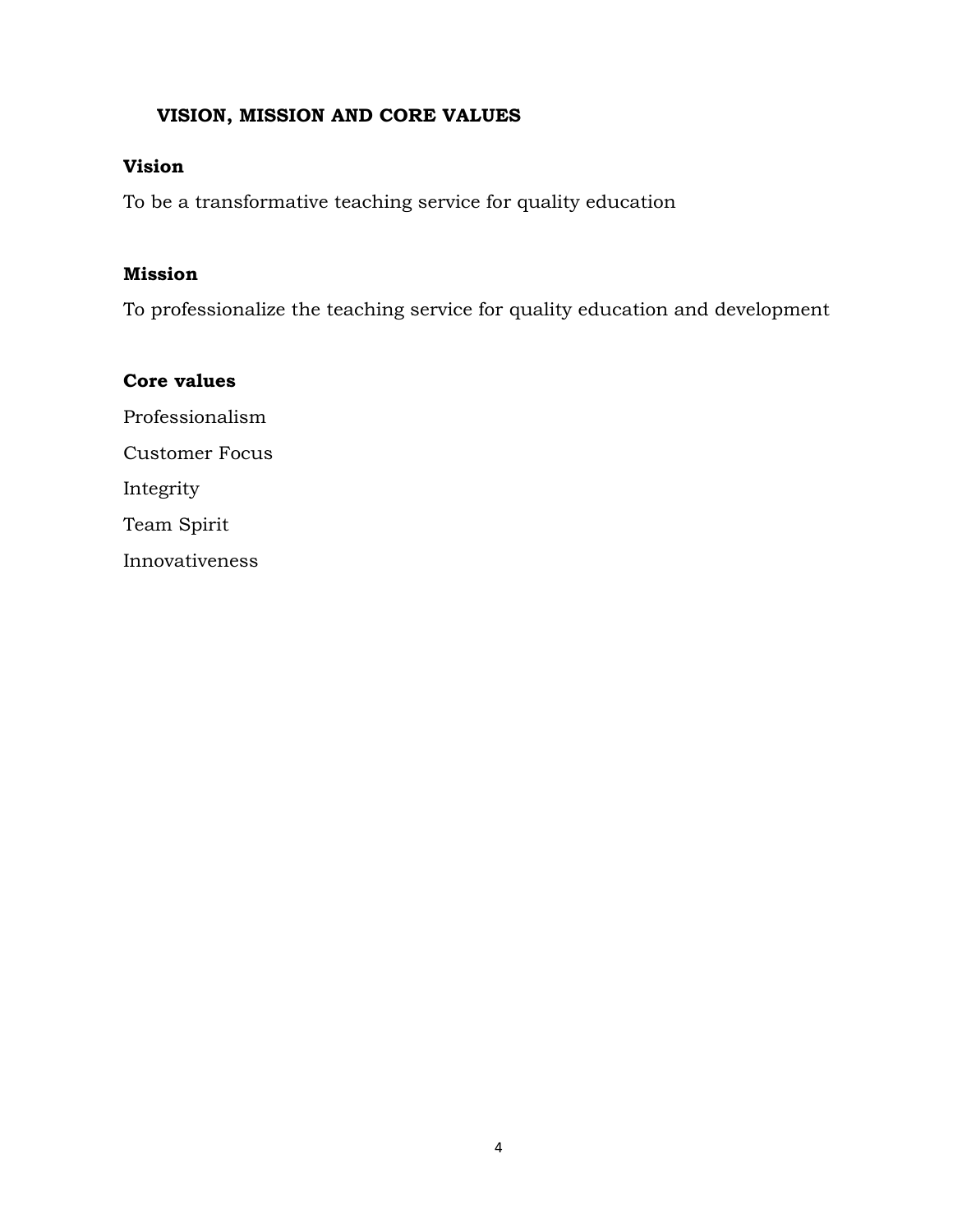#### <span id="page-4-0"></span>**FOREWORD**

Employee wellbeing is a critical factor in the success of any organization. Maintaining a healthy and motivated work force in a safe work environment is a key challenge that the Commission must overcome in order to realize its constitutional mandate and enhance service delivery. This requires a clear policy framework that promotes good health and general well-being of employees by providing opportunities to access health facilities and necessary support initiatives in the workplace.

In recognition of the role of employees in the delivery of service, the Commission has embraced management practices that promote their wellbeing by providing advice and support services with due regard to personal wellbeing and ability to maintain a good work life balance. This enables employees to fulfill their work and lifestyle responsibilities efficiently and effectively without compromising the quality of service provided to clients.

This policy aims at creating a positive work environment that protects the rights of employees by addressing workplace issues that can negatively affect their performance. The policy provides clear guidelines and procedure for addressing HIV/AIDS, Alcohol and Drug Abuse (ADA), Gender, Gender Based Violence (GBV), special needs and primary health care to enhance performance.

Implementation of this policy will enable the Commission to embrace best practices that will help employees experiencing physical and psycho-social challenges resulting from the negative impact of these workplace issues to improve their wellbeing and enhance performance. It will also facilitate mainstreaming of HIV/AIDS, ADA, gender, special needs and primary health care programmes in the Commission's Annual Plans and promote the use of counseling as a mitigating strategy to guide employees in coping with their life situations.

**DR. LYDIA NZOMO, CBS COMMISSION CHAIRPERSON**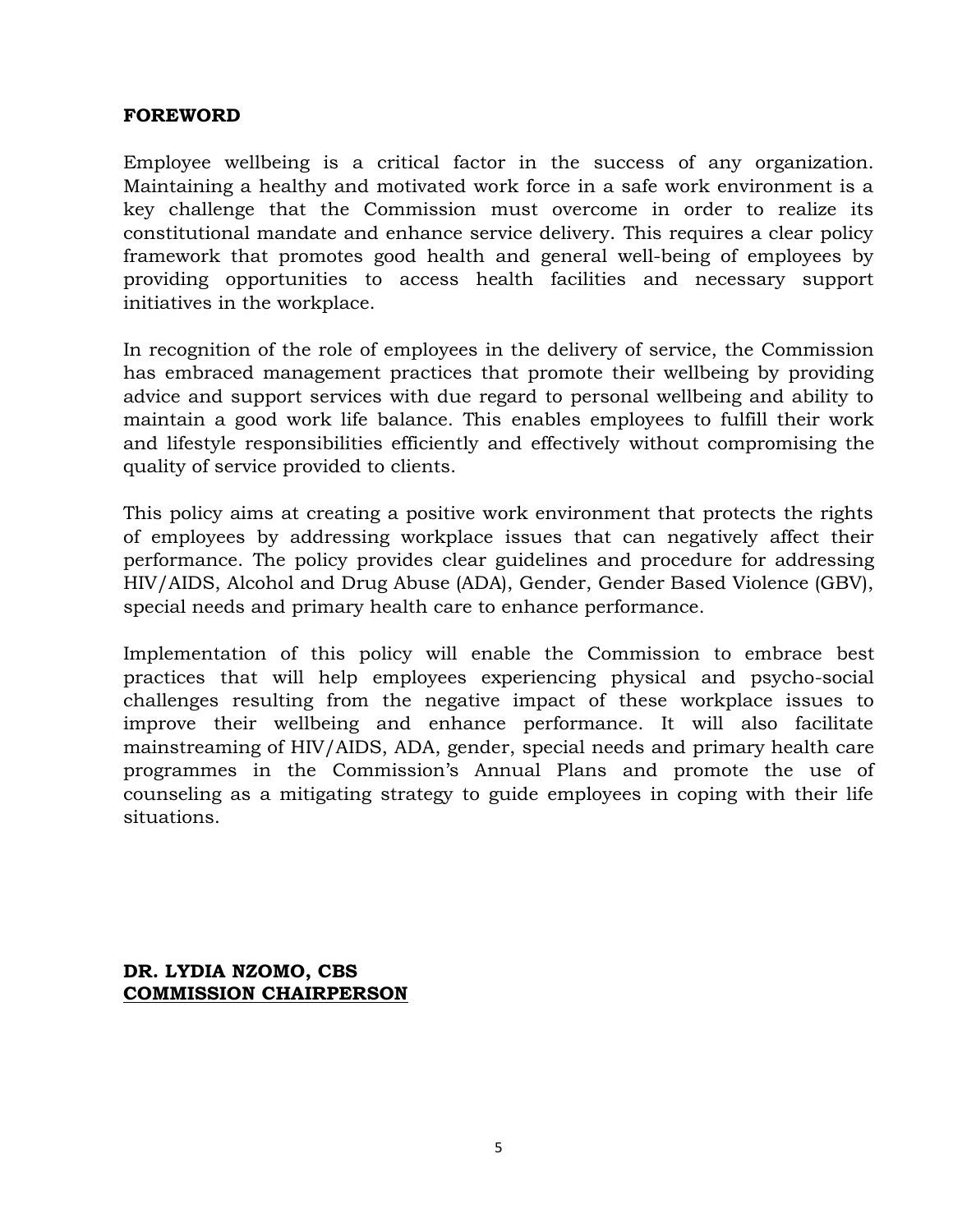#### <span id="page-5-0"></span>**PREFACE**

The Commission takes cognizance of the importance of employee wellbeing in effective delivery of services to the public. Supporting health and wellbeing of employees in a proactive and positive way is central to the Commission's approach to employee wellbeing. As part of this approach, the Commission is committed to strengthening the existing initiatives and integrating systems and processes that support employee wellbeing to enhance performance.

Experience of employees in HIV/AIDS, Alcohol and Drug Abuse, discrimination based on gender and disability, Gender Based Violence (GBV) and poor health can have far-reaching effects in performance and delivery of service at the workplace**.** Consequently, the Commission has an obligation to ensure that the wellbeing of employees is assured as much as reasonably practicable by instituting appropriate measures through a policy to mitigate factors that could harm their physical and mental well-being to enhance service delivery and performance.

The purpose of this policy is therefore to provide appropriate strategies and procedure for addressing the impact of HIV/AIDS, Alcohol and Drug Abuse, gender, Gender Based Violence, special needs and primary health on affected employees. The policy outlines measures for prevention, treatment, management and mitigation adopted by the Commission to address the effects of related workplace issues on employees with a view to enhance their wellbeing and performance. The policy emphasizes on the use of guidance and counseling as a strategy to assist employees cope with work place situations and encourage them to lead healthier lifestyles.

The implementation of this policy requires a strong management support, leadership and participation of all employees and partners to ensure success of the programmes that have been put in place to achieving the wellbeing of all employees. Successful implementation of the policy will enable the Commission to effectively reduce health challenges among the employees and accord them equal opportunities to serve regardless of their personal limitations, physical and mental health status.

#### **DR NANCY NJERI MACHARIA, CBS COMMISSION SECRETARY/CEO**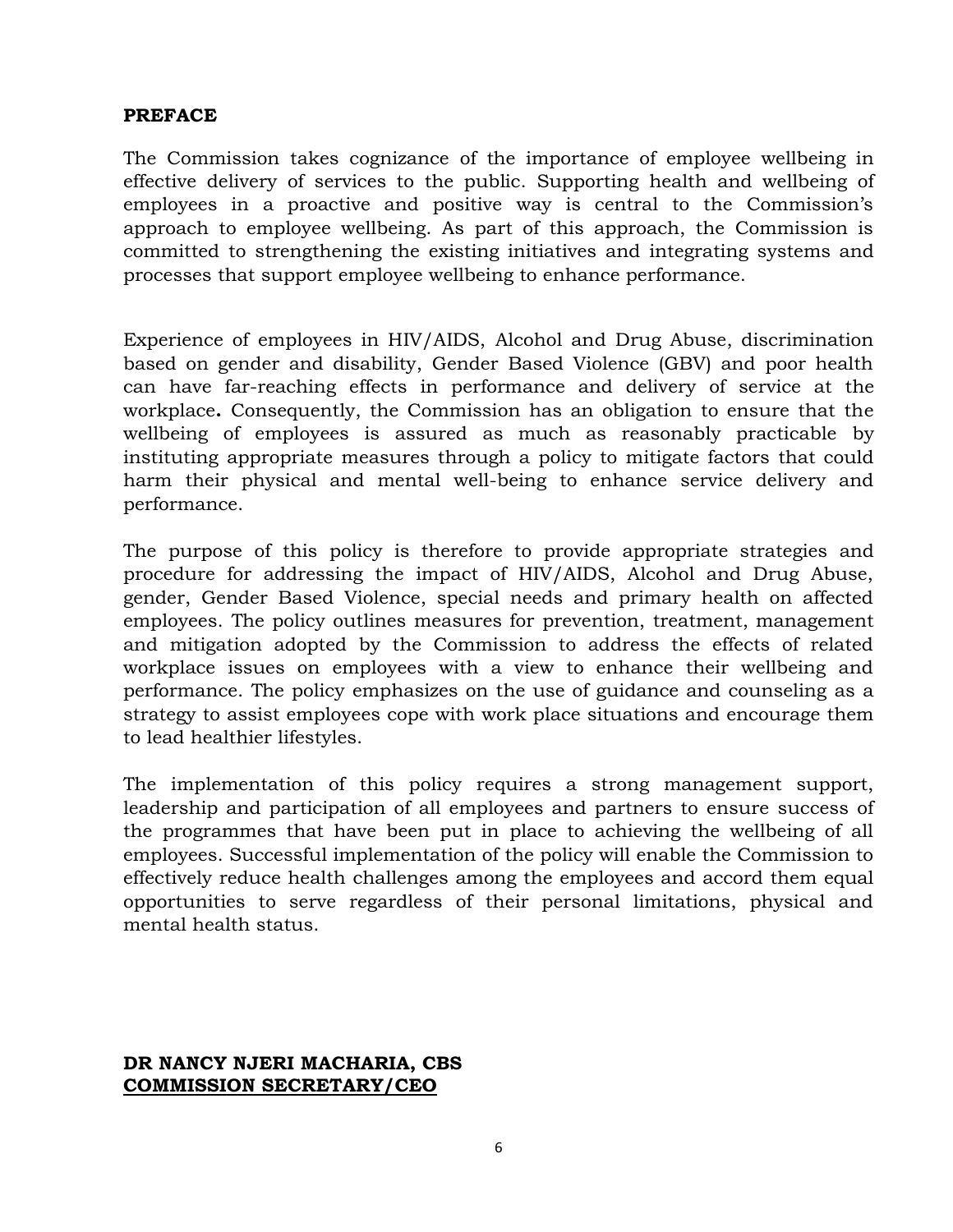# **ABBREVIATIONS /ACRONYMS**

| ADA:          | Alcohol and Drug Abuse                            |
|---------------|---------------------------------------------------|
| <b>AIDS:</b>  | Acquired Immune-Deficiency Syndrome               |
| GBV:          | Gender-Based Violence                             |
| HIV:          | Human Immunodeficiency Virus                      |
| KRA:          | Kenya Revenue Authority                           |
| <b>NACC:</b>  | National Aids Control Council                     |
| PLWHA:        | People Living with HIV and AIDS                   |
| <b>NCPWD:</b> | The National Council of persons with Disabilities |
| <b>PWD:</b>   | Persons Living with Disability                    |
|               |                                                   |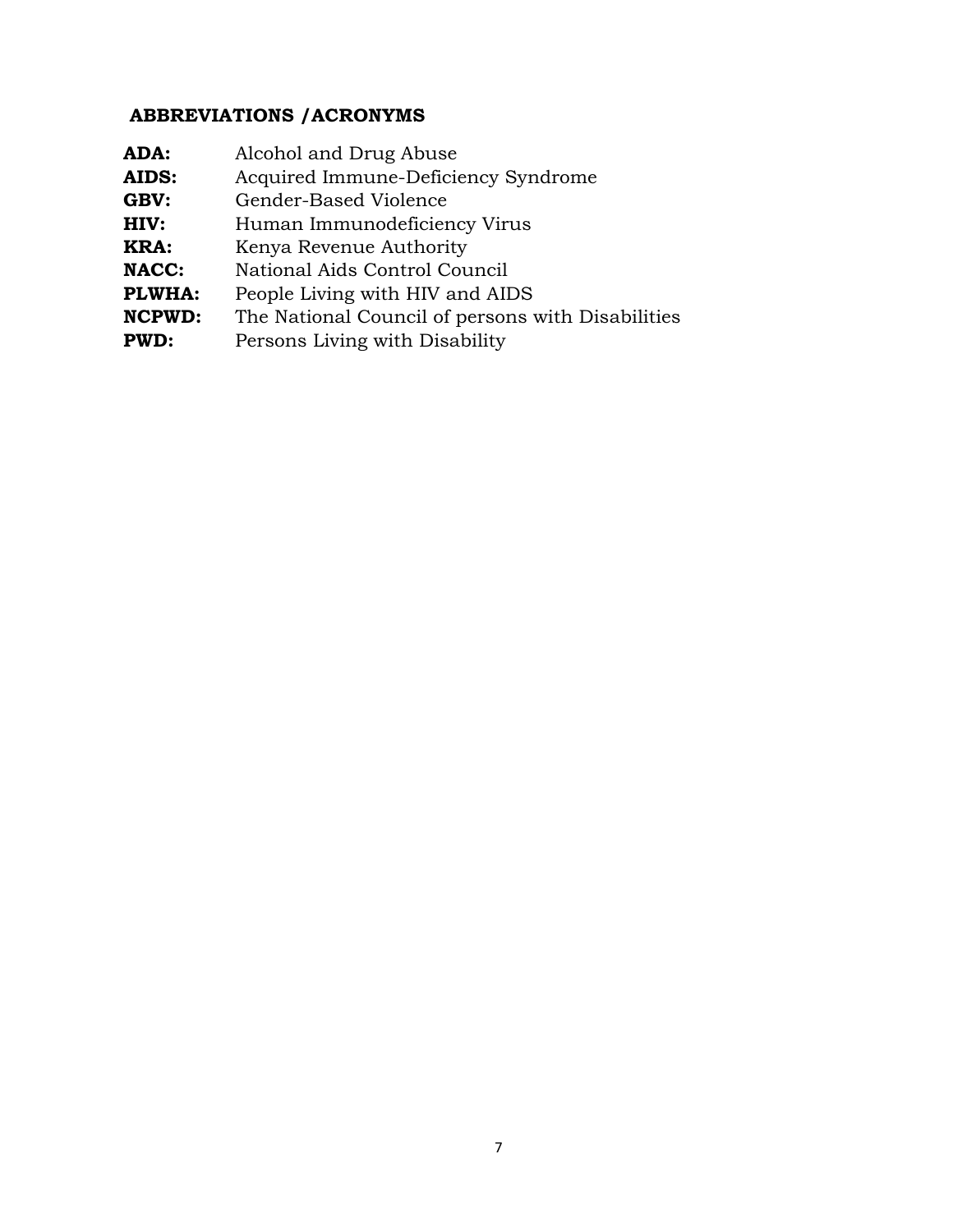## <span id="page-7-0"></span>**DEFINITION OF TERMS**

| <b>AIDS</b>                            | A spectrum of conditions caused by infection with the<br>Human-Immune-Deficiency Virus (HIV)                                                |
|----------------------------------------|---------------------------------------------------------------------------------------------------------------------------------------------|
| <b>Affected</b>                        | A person experiencing the impact of HIV/ AIDS through<br>sickness or infection/ death of a relative, friend or<br>colleague                 |
| Albinism                               | Persons with genetic disorders characterized by partial or<br>total lack of the pigment melanin in the eyes, skin and<br>hair               |
| <b>Disability</b>                      | A physical or mental condition that limits a person's<br>movements, senses or activities                                                    |
| Dual/multiple<br>relationship          | A situation where two or more relationships between a<br>client and<br>Counsellor exist in addition to the<br>a<br>counselling relationship |
| Drug abuse                             | A patterned use of a drug in amounts which are harmful<br>to the user or others                                                             |
| Infected                               | A person living with the virus that causes AIDS                                                                                             |
| <b>Client</b>                          | Person seeking help or service of a counselor                                                                                               |
| <b>Counsellor</b>                      | A professional who helps clients to resolve their issues and<br>cope with diverse situations                                                |
| Counseling                             | Helping relationship in which a counselor assists a client<br>to resolve their problems or cope with diverse situations                     |
| Gender                                 | Socially constructed characteristics of women and men                                                                                       |
| <b>Gender Based</b><br><b>Violence</b> | Violence that targets individuals or groups on the basis of<br>their sex                                                                    |
| <b>Hearing</b><br>impairment           | Persons with significant loss of hearing in one or both ears<br>that may require adaptation                                                 |
| <b>HIV</b>                             | A virus that weakens the body's immune system<br>ultimately causing AIDS                                                                    |
| Psychosocial<br>support Group          | People with common needs or issues who meet regularly to<br>achieve desired goals                                                           |
| <b>Physical violence</b>               | Any violence that results in bodily injury, pain or<br>impairment                                                                           |
| Psychological                          | Any act of constant criticism, threats, name calling,                                                                                       |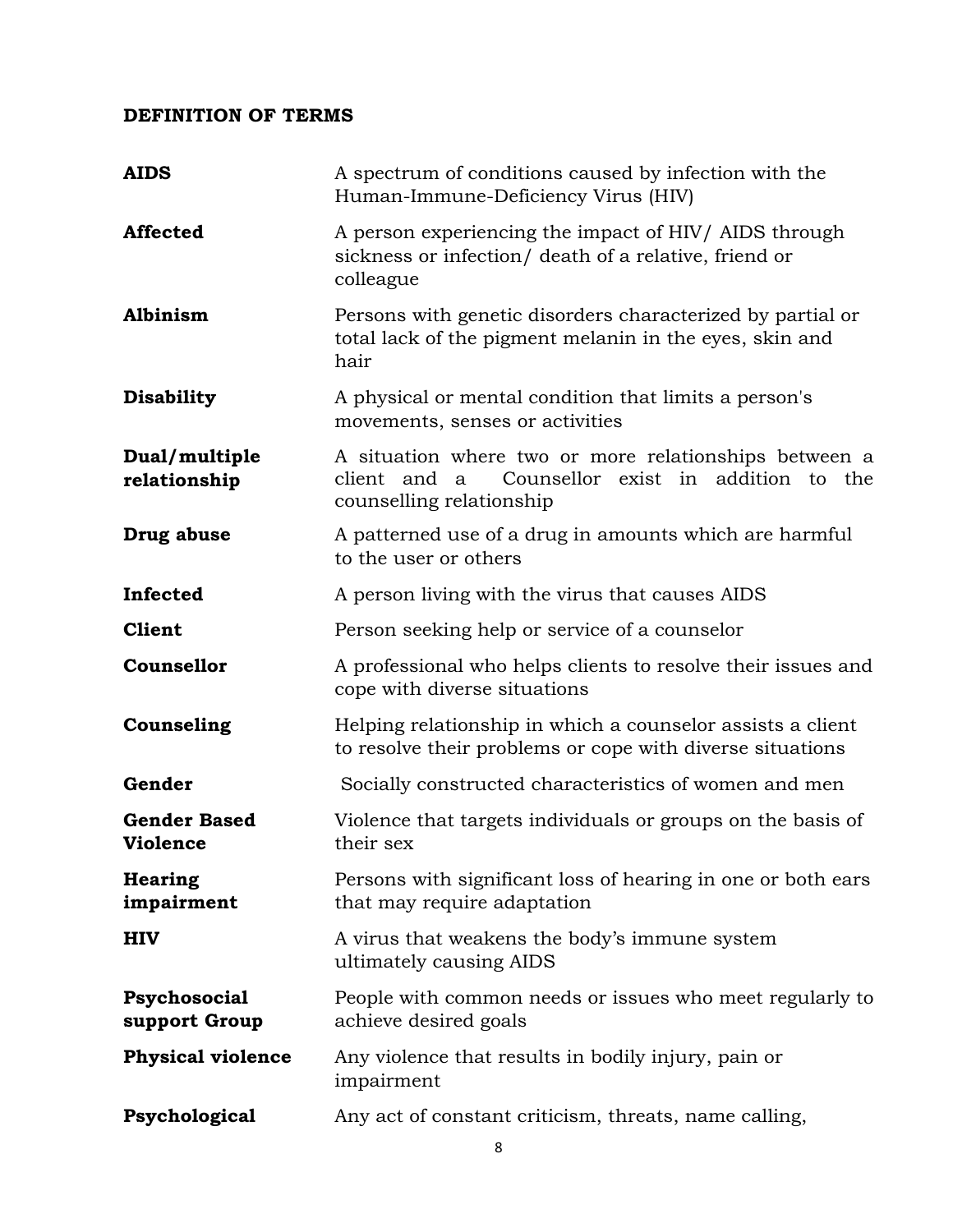| <b>Violence</b>               | rejection, isolation, humiliation, coercion and abusive<br>language against a person                                                                                  |
|-------------------------------|-----------------------------------------------------------------------------------------------------------------------------------------------------------------------|
| <b>Physical</b><br>impairment | Persons with difficulties in mobility, motor coordination,<br>balance and stamina                                                                                     |
| Psychological<br>disorder     | Persons with fluctuating emotional stability that requires<br>support                                                                                                 |
| Psychopathic                  | A person diagnosed with mental health disorder                                                                                                                        |
| <b>Referral</b>               | Recommendation of a client to another professional or<br>agency for appropriate care and services                                                                     |
| Rehabilitation                | A process of helping a client to return to good health or<br>normal life by providing training or therapy                                                             |
| <b>Sexual Violence</b>        | Any act or attempt by a person to use their positions,<br>authority or influence to forcefully obtain sexual<br>gratification without the consent of the other person |
| <b>Substance</b>              | Drug or chemical which when ingested leads to effects that<br>are detrimental to the individual's physical and mental<br>health or the wellbeing of others            |
| Visual impairment             | Persons whose sight loss cannot be fully corrected using<br>glasses or contact lenses                                                                                 |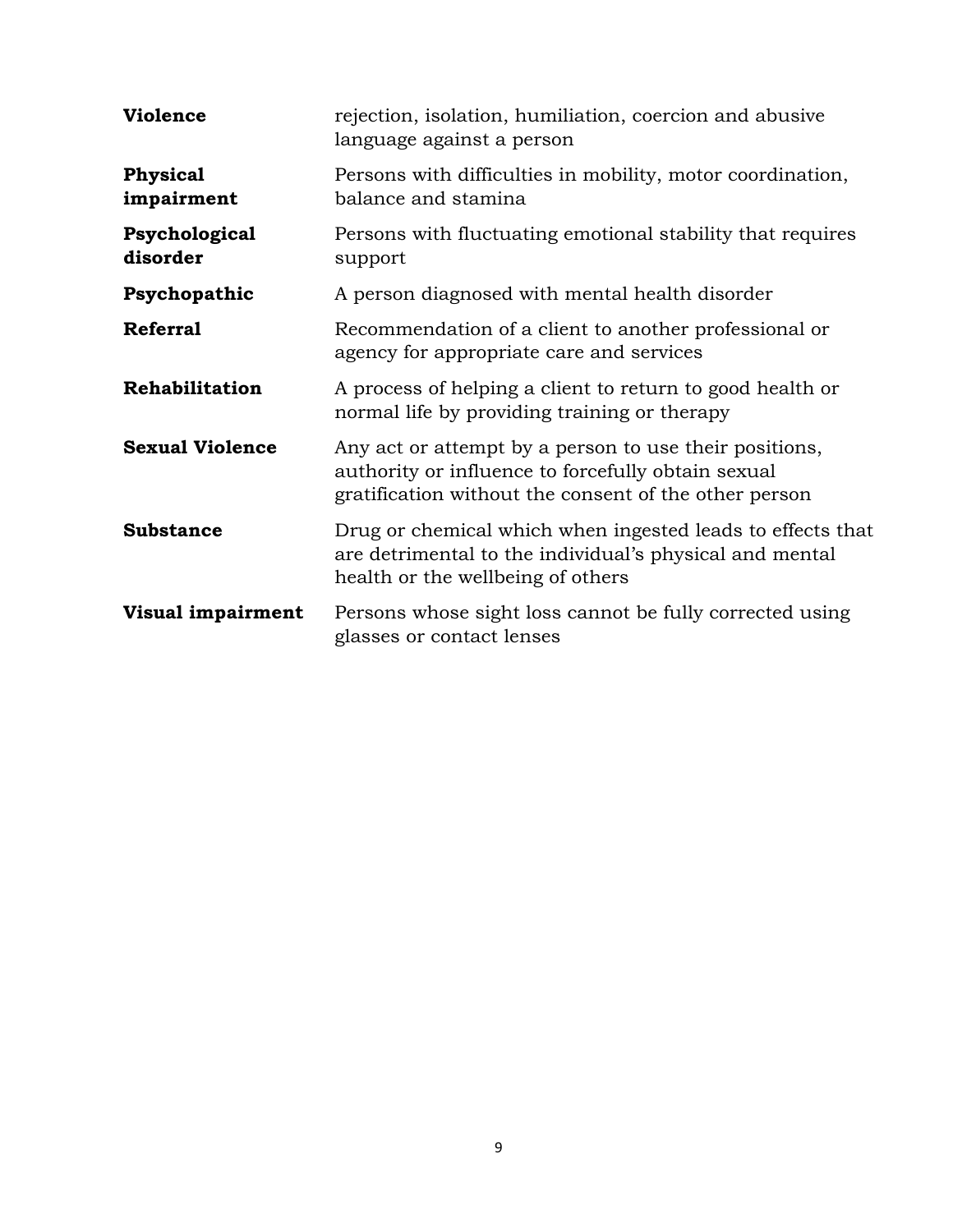# <span id="page-9-0"></span>**1.0 INTRODUCTION AND BACKGROUND**

The Teachers Service Commission (herein after referred to as "the Commission") was first established in 1967 by an Act of Parliament, Teachers Service Commission Act, Cap 212 of the Laws of Kenya. Subsequently, the promulgation of the Constitution of Kenya, 2010 elevated the Commission to a Constitutional Commission *vides* Article 237 and enactment of Teachers Service Commission Act, 2012 (herein after referred to as "the Act"). The Constitution redefines the Commission's mandate in teacher management as the Act empowers it to make regulations and policies to enhance its functions.

The mandate of the Commission is to register trained teachers, recruit and employ registered teachers, assign teachers employed by the commission for service in any public schools/institutions. It is also to promote and transfer teachers, exercise disciplinary control over the teachers under its employment, review the standards of education and training of persons entering the teaching service**,** review the demand for and supply of teachers and advise the national government on matters relating to the teaching profession. Further, the Act mandates the Commission to; ensure teachers comply with the set teaching standards**,** facilitate career progression and professional development for teachers in the teaching service including the appointment of head teachers and principals**,** monitoring the conduct and performance of teachers in the teaching service and collecting and maintaining teacher management data.

The policy on employee wellbeing is necessary to guide the Commission to effectively address the challenges arising from workplace issues with regard to HIV/AIDS, Alcohol, Drug and substance Abuse (ADA), Gender, Disability, Gender Based Violence and general health of employees. The policy will establish appropriate structures to mitigate the impact of these work place issues among the employees to enhance performance and service delivery.

# <span id="page-9-1"></span>**1.1 Rationale**

HIV/AIDS, Alcohol, Drug/substance Abuse, Gender, Disability and Gender-Based Violence are common workplace issues that hamper effective delivery of service. The wellbeing of employees who experience such issues are negatively affected leading to poor performance and delivery of service. The purpose of this policy is to provide an institutional framework for addressing workplace issues that threaten employees' wellbeing with a view to enhancing their productivity.

## <span id="page-9-2"></span>**2.0 POLICY STATEMENT**

The Commission is committed to improving the wellbeing of all its employees and help them cope with challenges that impact negatively on their performance and general welfare.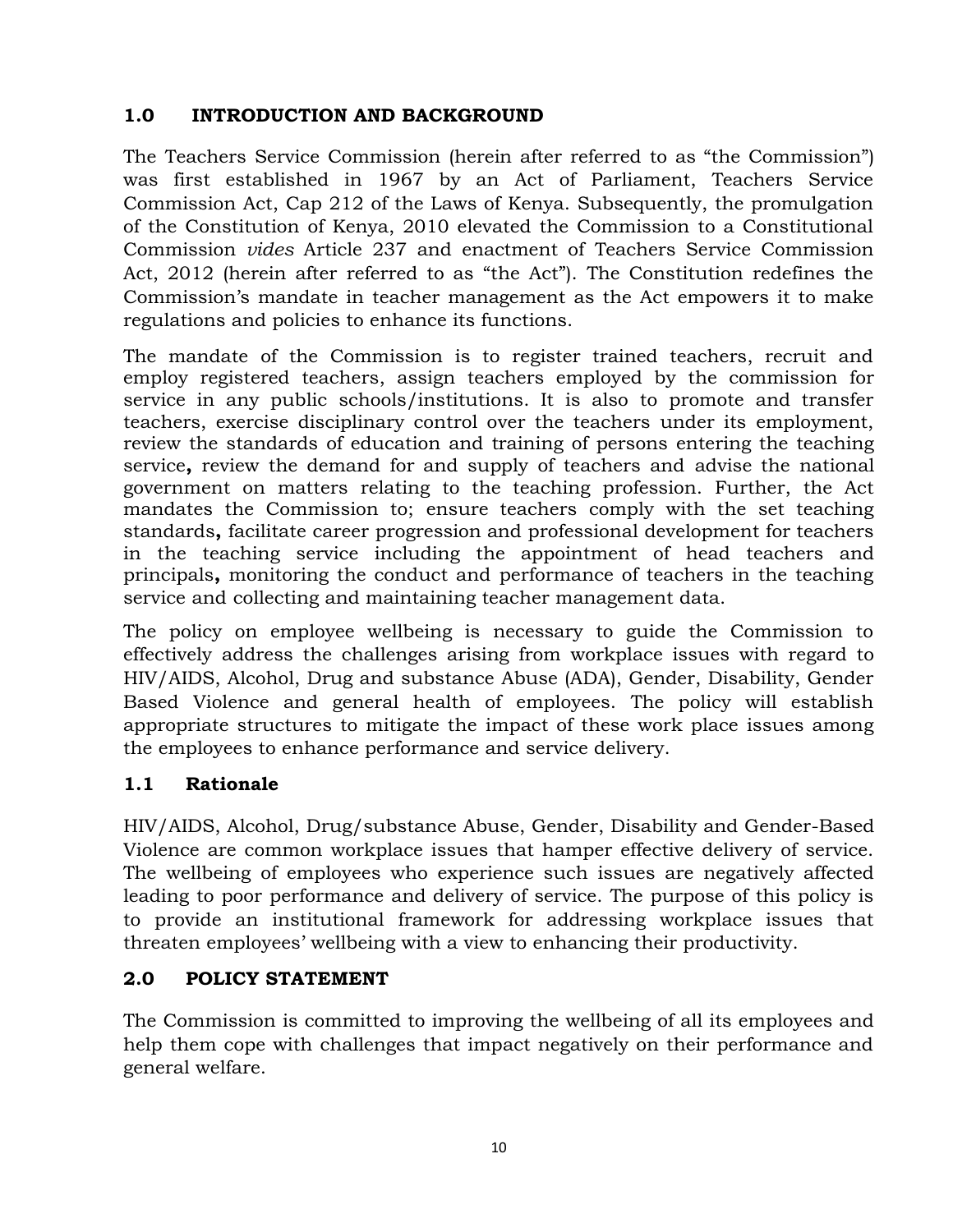# <span id="page-10-0"></span>**3.0 AUTHORITY**

The policy derives its authority from:

- i. The Constitution of Kenya 2010
- ii. Teachers Service Commission Act (2012)
- iii. The Basic Education Act (2013)
- iv. The Mental Health Act Cap 248
- v. Employment Act (2007)
- vi. HIV and AIDS Prevention and Control Act (2006)
- vii. The Persons with Disability Act (2003)
- viii. The Children Act (2001)
- ix. Factories and Other Places of Work Act, Cap 514,
- x. The Sexual Offences Act (2006)
- xi. Protection Against Domestic Violence Act
- xii. Code of Regulations for Teachers
- xiii. Teachers Service Commission Code of Regulations for Secretariat Staff
- xiv. Teachers Service Commission Code of Conduct and Ethics for Teachers
- xv. The United Nations Human Rights Convention (1948)
- xvi. The Convention on Elimination of All Forms of Discrimination Against Women (1979)
- xvii. Public Officers Ethics Act 2003
- xviii. Any relevant government/Commission regulation, policies and circulars

# <span id="page-10-1"></span>**4.0 POLICY OBJECTIVES**

## <span id="page-10-2"></span>**4.1 General objective**

To provide an institutional and operational framework for supporting initiatives that have the potential to impact positively on all employees by assuring their physical and psychological wellbeing.

# <span id="page-10-3"></span>**4.2 Specific objectives**

The specific objectives of this policy shall be to:

- i. Comply with all statutory regulations with regard to employee wellbeing.
- ii. Enhance collaboration and partnership with relevant stakeholders to support employee welfare programmes
- iii. Provide mechanisms for alleviating challenges that threaten employee wellbeing in the workplace
- iv. Promote research, monitoring and evaluation of the employee related programmes to assess their impact and inform the best way forward on mitigating the challenges.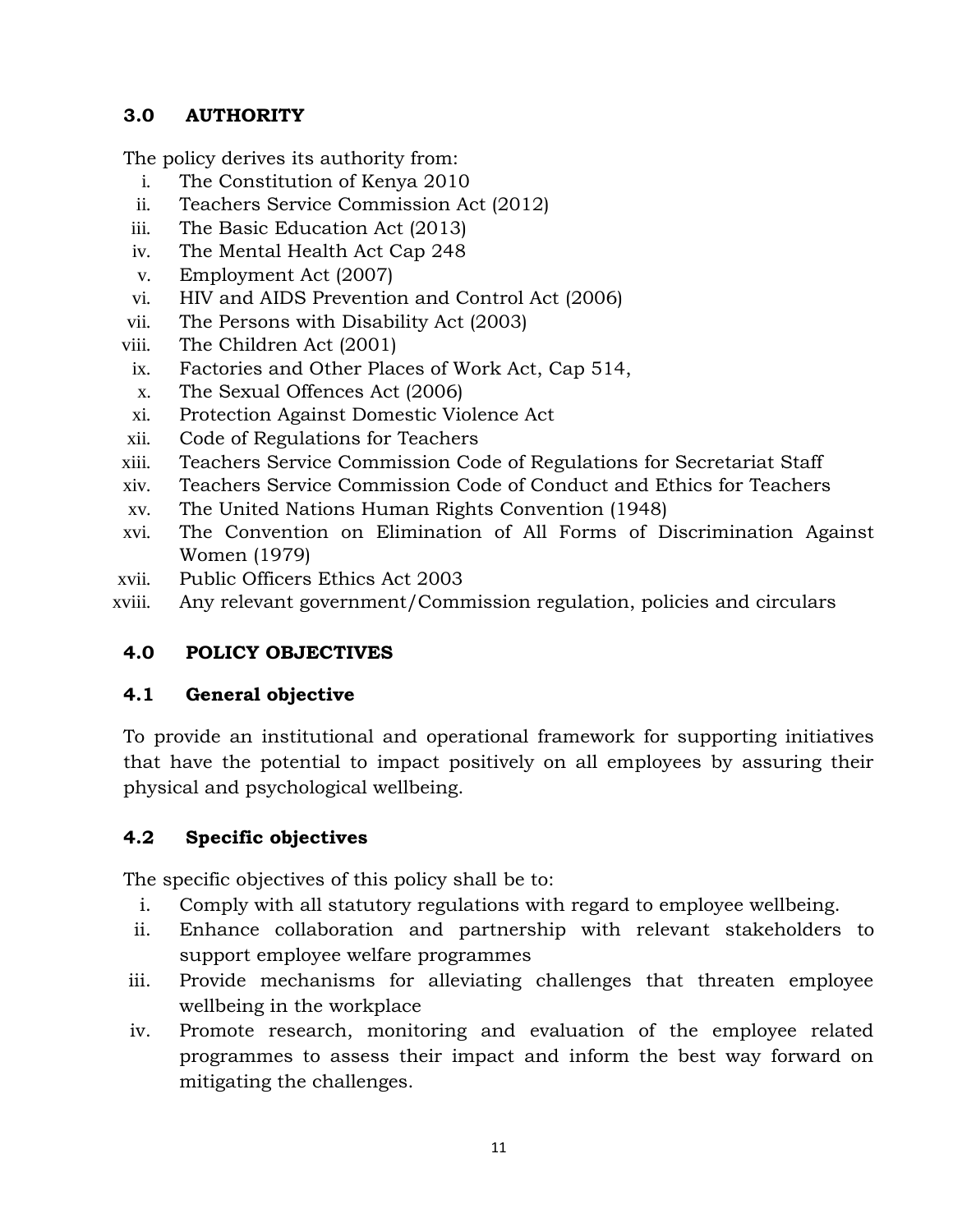- v. Provide a framework to promote gender equity and equality in the Commission
- vi. Provide guidelines on capacity building, knowledge sharing and research on gender, disability, alcohol, drug and substance abuse
- vii. Mainstreaming of gender, disability HIV/AIDS, ADA and primary health care in the Commission's programmes

## <span id="page-11-0"></span>**5.0 SCOPE**

This Policy shall apply to all employees of the Commission and mitigation efforts to address challenges that threaten their general wellbeing.

## <span id="page-11-1"></span>**6.0 GENERAL POLICY PRINCIPLES**

This policy shall be guided by the following principles:

#### **Non-discrimination and Non-stigmatization:**

|                              | No employee will be discriminated or stigmatized on the<br>basis of religion, colour, race, sex, marital, health or<br>disability status, ethnicity, age, belief or culture among<br>others.                  |  |
|------------------------------|---------------------------------------------------------------------------------------------------------------------------------------------------------------------------------------------------------------|--|
| <b>Justice and fairness:</b> | The Commission shall exercise fairness in the allocation<br>of responsibilities, opportunities, resources and access of<br>information and services to all employees                                          |  |
| Advocacy:                    | The Commission shall use advocacy to disseminate this<br>policy and in programmes aimed at improving employee's<br>wellbeing.                                                                                 |  |
| Confidentiality:             | All information about the clients shall be maintained in a<br>confidential manner. Counselling shall be provided in an<br>atmosphere that guarantees privacy.                                                 |  |
| Counselling:                 | Guidance and Counseling shall be used to help<br>employees cope with workplace challenges. All principles<br>of Counseling shall be applied during the Counselling<br>process.                                |  |
| <b>Responsiveness:</b>       | The Commission is committed to responding to the<br>employee's concerns in order to enhance and promote<br>their wellbeing with a view to enhancing mutual trust<br>between the Commission and its employees. |  |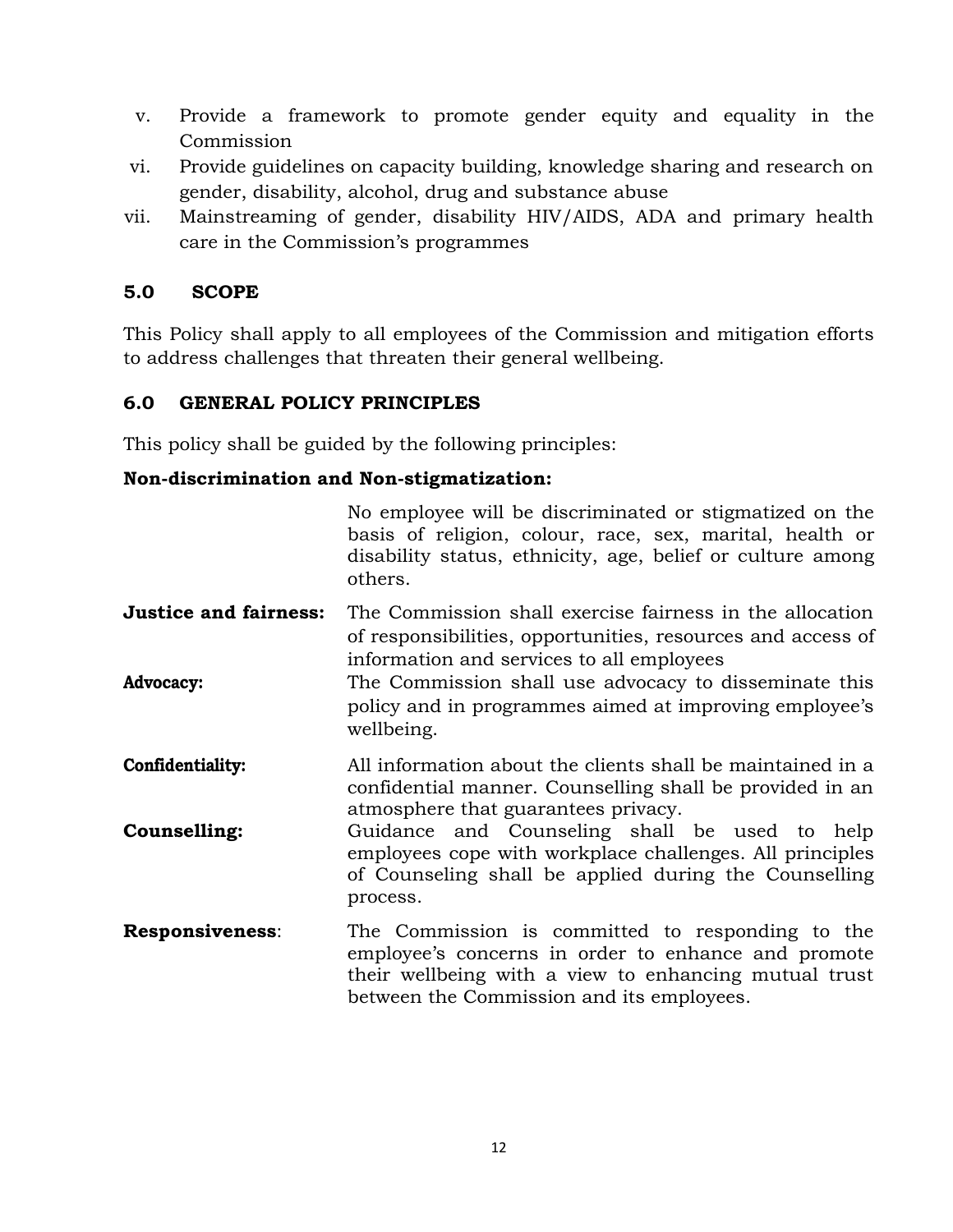# <span id="page-12-0"></span>**7.0 POLICY GUIDELINES**

## <span id="page-12-1"></span>**7.1 ALCOHOL AND DRUG ABUSE**

Alcohol, Drug/Substance Abuse (ADA) contributes to conflict, indiscipline and loss of employees at the workplace. Lack of control of these negative habits has the potential of far reaching effects on the delivery of service and may undermine public confidence in the organization. This policy provides guidelines for the prevention and management of Alcohol and Substance Abuse in the Commission.

## <span id="page-12-2"></span>**7.1.1. Intervention measures against Alcohol and Drug Abuse**

The Commission shall consider employees who have alcohol and substance disorder to be psychopathic persons with mental illness. The Commission shall adopt the following measures for prevention, management and mitigation of Alcohol and Drug Abuse:

- i. Prohibit the sale and use of alcohol and drugs in all workplaces.
- ii. Ensure that employees with alcohol and drug related problems are helped to recover while receiving all services and benefits as stipulated in the Employment contract.
- i. Grant sick leave to all employees with ADA challenges twice within their employment term. Any additional seek leave days shall be granted on a case-by-case basis and at the discretion of the Commission.
- iii. Display and avail Information, Education and Communication (IEC) materials about Alcohol, Drug and substance Abuse at all workplaces.
- iv. Support the formation of psycho-social support networks and encourage employees with ADA issues to join and benefit from the after-care programmes to avoid relapse.
- v. Continuously conduct sensitization programmes on alcohol and substance abuse for employees in all counties

# <span id="page-12-3"></span>**7.1.2. Programmes for Alcohol and Drug Abuse**

The Commission shall undertake the following programs to alleviate Alcohol and Drug Abuse at the work place.

- i. Establish Psycho-social support networks in all counties to assist employees with ADA related challenges
- ii. Identification, assessment and referral of ADA clients for rehabilitation
- iii. Provision of after-care services to ADA clients
- iv. Conduct peer education, guidance and counseling programmes on ADA
- v. Establishment and strengthening of ADA desks in all TSC offices across the country.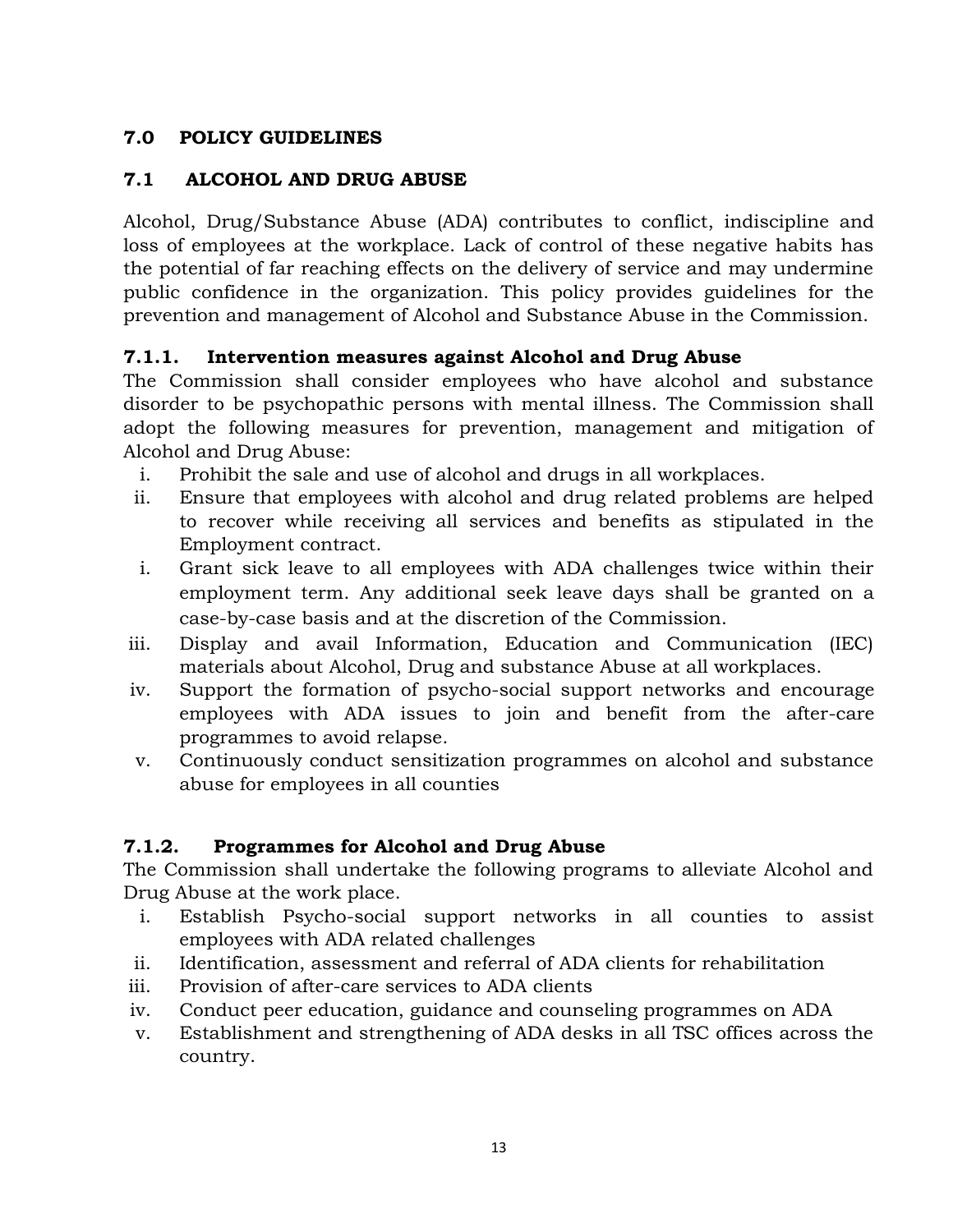## <span id="page-13-0"></span>**7.2 GENDER**

The Commission takes cognizance of Article 27 (3) and (4) of the Constitution in the Bill of Rights which stipulates that women and men have the right to equal treatment including the right to equal opportunities in all spheres of life. The Commission shall not discriminate against any person on the grounds of race, sex, pregnancy, marital status, health status, ethnic or social origin, colour, age, disability, religion, conscience, belief, culture, dress, language or birth.

This policy is aimed at creating an enabling environment for equal participation and utilization of all employees towards achieving gender equity and parity by addressing gender concerns and bridging any existing gender gaps in the Commission.

#### <span id="page-13-1"></span>**7.2.1 Intervention measures against Gender issues at the workplace**

The Commission shall adopt the following intervention measures to address gender related challenges among its employees.

- i. Embrace gender responsive governance.
- ii. Promote gender responsive research, teaching and training.
- iii. Establish sustainable partnerships and collaborations for resource mobilization to support gender related programmes.
- iv. Seek participation in national and international gender forums.
- v. Identify gender champions in key institutions across the country and build their capacity to propagate gender issues.

## <span id="page-13-2"></span>**7.3 GENDER BASED VIOLENCE (GBV)**

Gender-Based Violence (GBV) is an extreme form of gender inequality and dimension of discrimination. It could be physical, sexual or psychological and can adversely affect the performance of employees in the workplace. This policy is aimed at protecting employees and clients against Gender-Based Violence and guiding the Commission in developing appropriate preventive and responsive mechanisms to protect them in the process of giving or seeking services.

## <span id="page-13-3"></span>**7.3.1 Intervention measures against Gender Based Violence (GBV)**

The Commission shall adopt the following measures to mitigate Gender Based Violence at the workplace.

- i. Regularly conduct awareness campaigns against Gender Based Violence,
- ii. Establish a sustainable GBV reporting and debriefing desk,
- iii. Spearhead rapid investigations on all reported cases of GBV at the workplace,
- iv. Adhere to laid down regulations and procedures for handling GBV cases,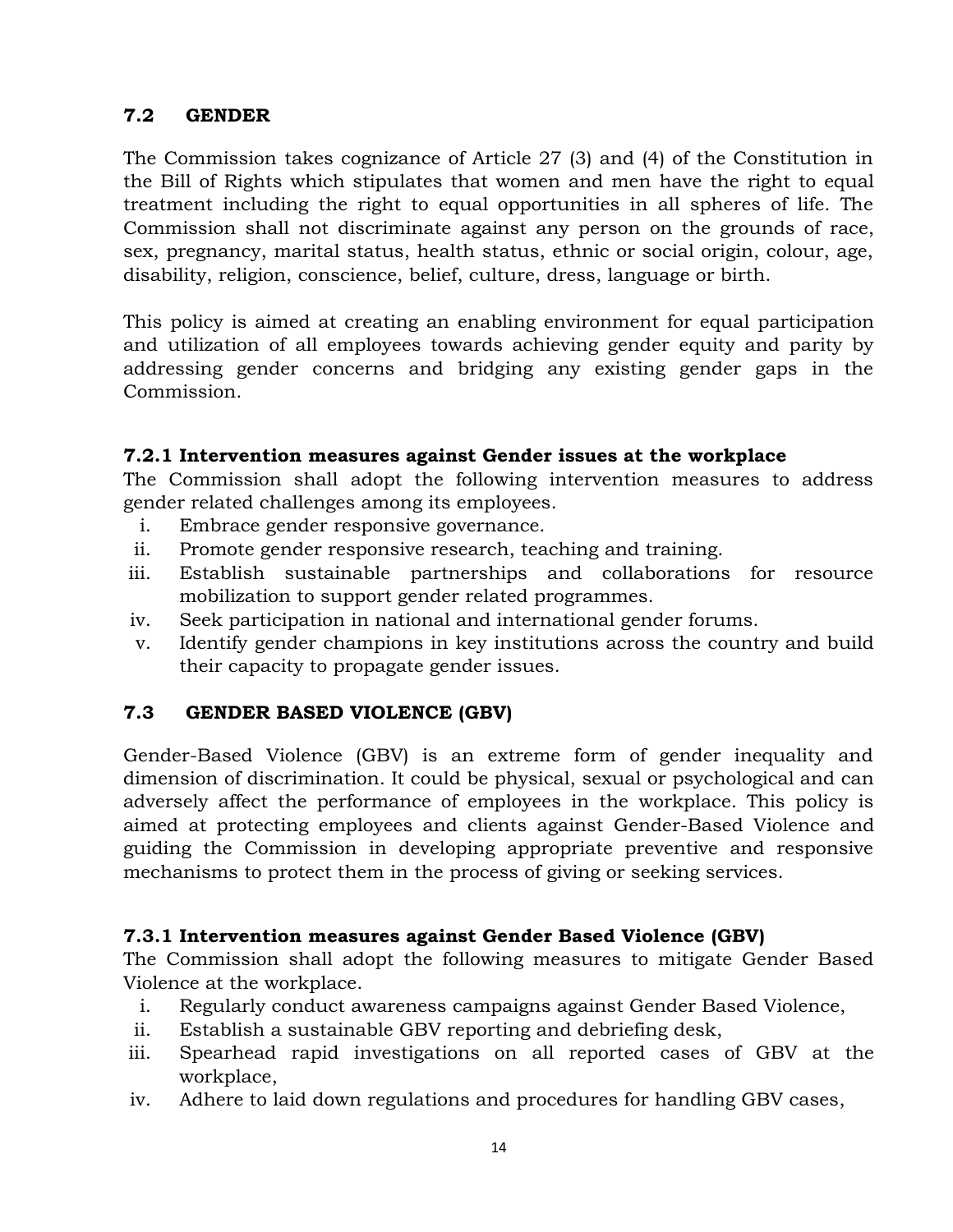- v. Institute appropriate disciplinary measured against employees involved in GBV,
- vi. Put in place referral mechanisms to address GBV.

# <span id="page-14-0"></span>**7.4 EMPLOYEES WITH SPECIAL NEEDS**

The Commission recognizes the rights of persons with special needs under Article 54 (1) of the Constitution with regard to its employees. The purpose of this policy aims at removing all discriminatory practices against employees with special needs by creating an enabling environment that enhance their access to opportunities and services in the Commission.

This policy will help in addressing issues and concerns of employees with special needs namely; physical, visual and hearing impairment, albinism and psychological disorders by ensuring that employees with special needs:

- i. Are treated with dignity and respect, addressed and referred to in a manner that is not demeaning,
- ii. Have the necessary facilities to enhance their movement in the work place.
- iii. Have access to materials and devices to overcome constraints arising from their disability.
- iv. Have the necessary information using the most appropriate means of communication that include but not limited to sign language and braille.

# <span id="page-14-1"></span>**7.4.1 Determination of disability**

The Commission in collaboration with the National Council for persons with Disability (NCPWD) shall determine the type, nature and degree of disability. Any employee with special needs shall be required to:

- i. Declare disability at the time of employment,
- ii. Declare disability that occurs in the course of employment,
- iii. Register and obtain a disability registration certificate from the NCPWD which shall be subjected to scrutiny before acceptance,
- iv. Declare their disability status once registered by the NCPWD within a reasonable period acceptable to the Commission which shall be determined from time to time.

# <span id="page-14-2"></span>**7.4.2 Intervention strategies for employees with disability**

The Commission shall adopt the following strategies to address the challenges of employees with special needs:

i. Establish and maintain a database of all employees with special needs specifying the nature, type and severity of disability during the time of employment,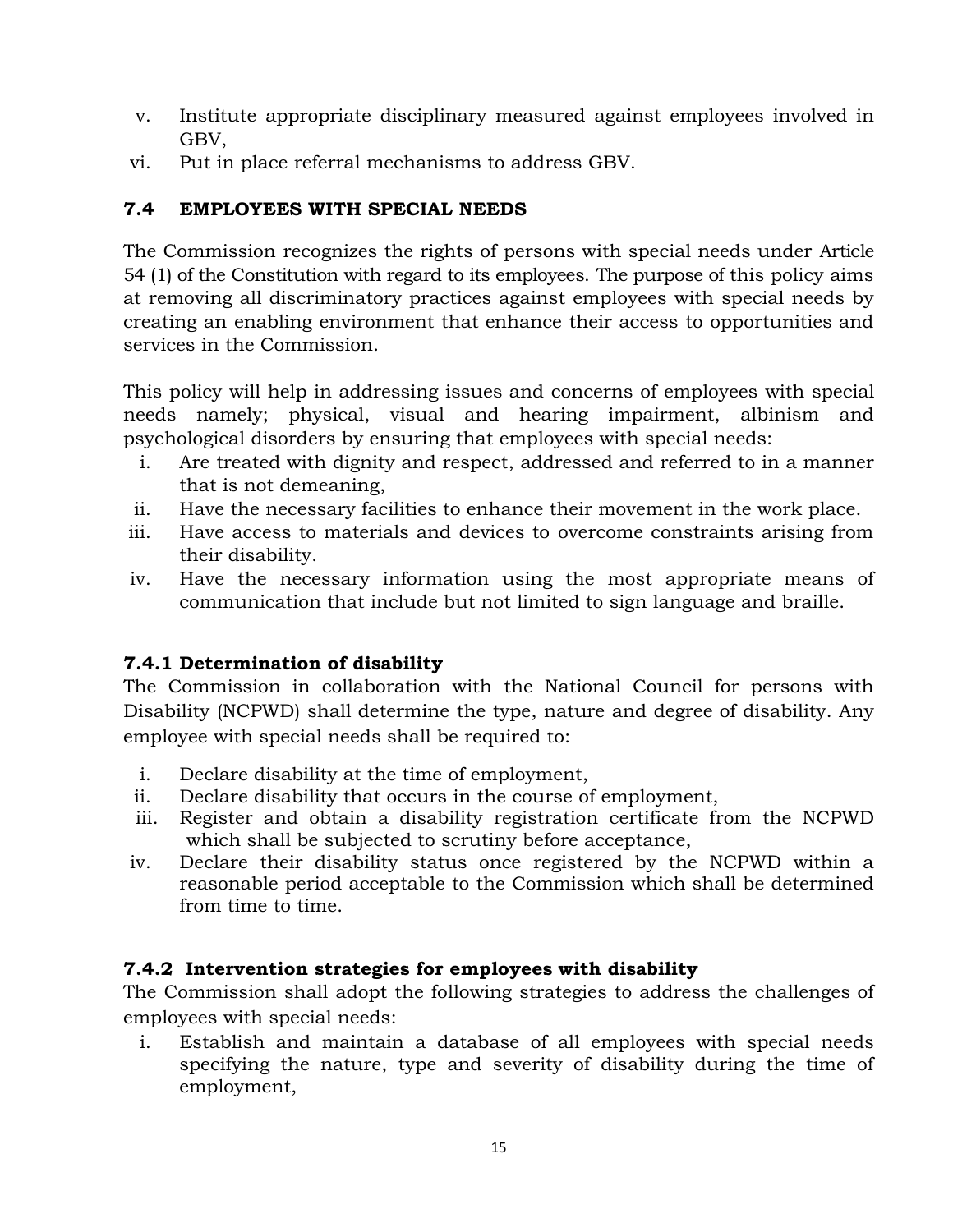- ii. Ensure compliance with the statutory provisions on Persons With Disability (PWD) during the time of recruitment,
- iii. Deploy employees with special needs to positions and stations that enhance their performance,
- iv. Pay prescribed allowances to employees with special needs where such is considered necessary for effective performance of duty,
- v. Guide employees with special needs to apply for PAYE tax exemption from the Kenya Revenue Authority (KRA) or any other benefits due from the government,
- vi. Ensure that TSC premises and other facilities comply with the requirements of the PWDs Act 2003,
- vii. Institute appropriate communication mechanisms to ensure that all employees with special needs get information,
- viii. Never terminate or retire any employee on the basis of disability unless declared otherwise by a Medical Board,
- ix. Support employees who acquire disability in the course of duty in accordance with the Work Injury Benefits Act (2007),
- x. Ensure inclusion of all employees in the Commission's programmes irrespective of their physical status,
- xi. Enhance collaboration and partnership with relevant government agencies and stakeholders on matters of benefit to employees with special needs.

## <span id="page-15-0"></span>**7.5 HIV AND AIDS**

HIV/AIDS is a major threat to the world of work with negative consequences of declining productivity, absenteeism, loss of skilled and experienced personnel coupled with high cost of health care. It is a serious workplace issue to be addressed through a clear policy framework that ensures continuation in delivery of service by all employees.

The purpose of this Policy is to provide guidance to the Commission in the management of HIV/ AIDS issues in the workplace by establishing structures and promoting programmes that ensure that infected and/or affected employees are not discriminated against or stigmatized. The policy will also help streamline HIV /AIDS activities by providing for identification and mobilization of resources to implement related programmes.

## <span id="page-15-1"></span>**7.5.1 Management of Human Resources with regard to HIV/AIDS**

This policy provides guidelines for addressing the day-today human resource needs of the Commission. The Commission shall:

ii. Not use HIV/AIDS screening as a requirement for employee's recruitment and promotion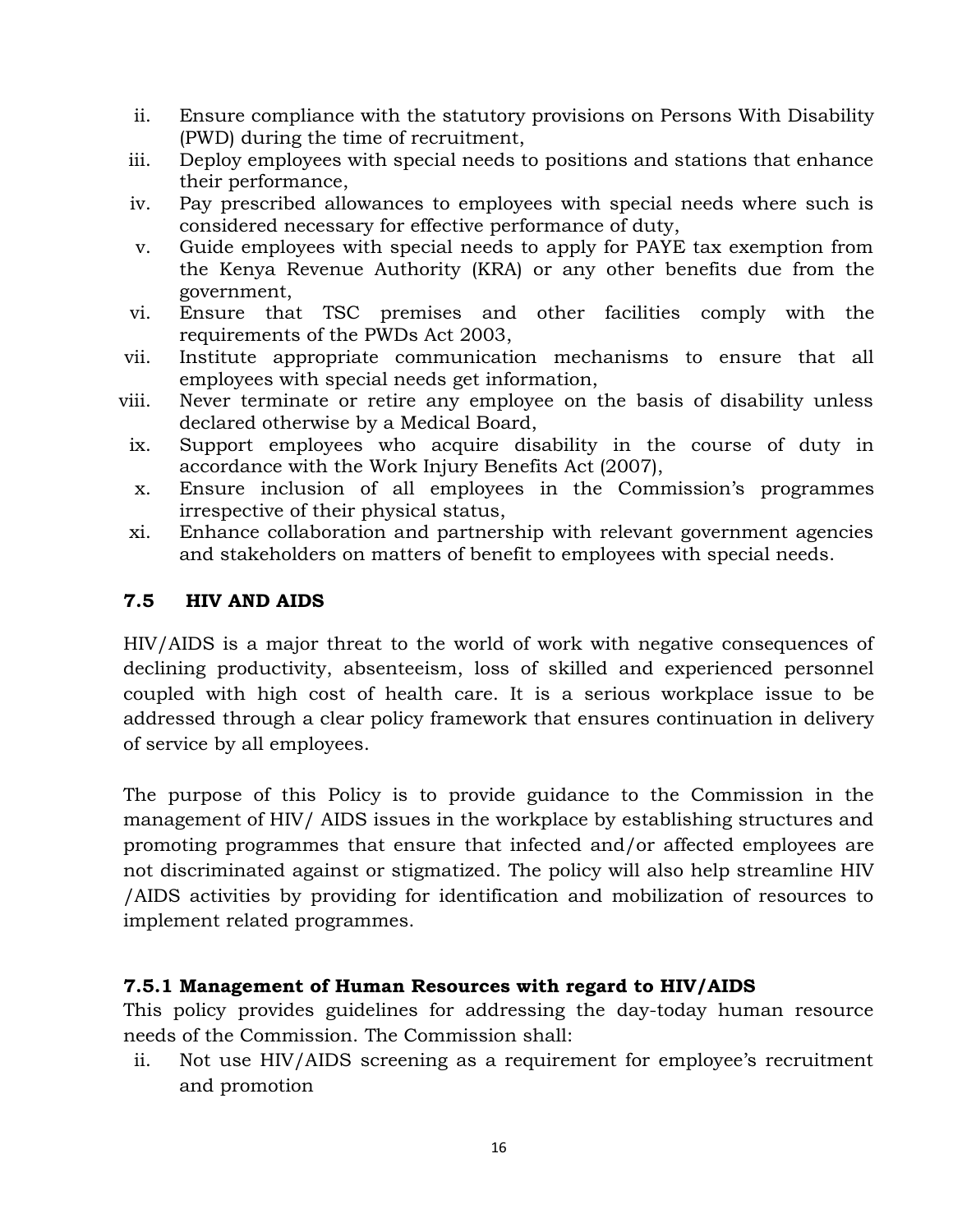- iii. Grant sick leave to all employees as stipulated in the relevant service regulations and shall not favour or discriminate any employee on the basis of HIV status
- iv. Maintain the normal working hours for all employees. A more flexible approach may however be applied to those infected and/or affected at the discretion of the Commission
- v. Ensure that each service area has at least one skilled counsellor among the employees to provide Counselling and referral services
- vi. Support the formation of psycho-social groups in all counties and encourage all infected employees to join.
- vii. Review its policies on deployments and transfer to address the emerging issues
- viii. Ensure that no employee is dismissed or retired solely on the basis of perceived HIV status, discriminated or stigmatized.
	- ix. Establish a Voluntary Counselling and Testing Centre (VCT) and encourage employees to go for testing from time to time
	- x. Create a working environment where infected employees feel safe to disclose their HIV/ AIDS status.
	- xi. Provide leadership as part of campaign for prevention and management HIV/ AIDS at the workplace

# <span id="page-16-0"></span>**7.5.2 HIV/AIDS programmes**

The Commission shall establish and implement appropriate programmes for the prevention and management of HIV/AIDS at the workplace, which shall be widely disseminated and monitored.

The programmes shall include but not limited to;

- i. Prevention and Advocacy programmes for awareness creation about HIV/AIDS
- ii. Carrying out Voluntary Counselling and Testing (VCT) and empowering employees by providing the VCT and Comprehensive Care Services
- iii. Promotion of attitude and behaviour change through workshops, sharing experiences, seminars and peer education
- iv. Establishment of HIV/AIDS resource centres, development, sourcing and distribution of Information, Education, Communication (IEC) materials to be placed on strategic positions in all offices across the counties
- v. Creation of a pool of peer educators and counsellors to address the immediate needs of the employees
- vi. The provision of both male and female condoms and demonstrations on their use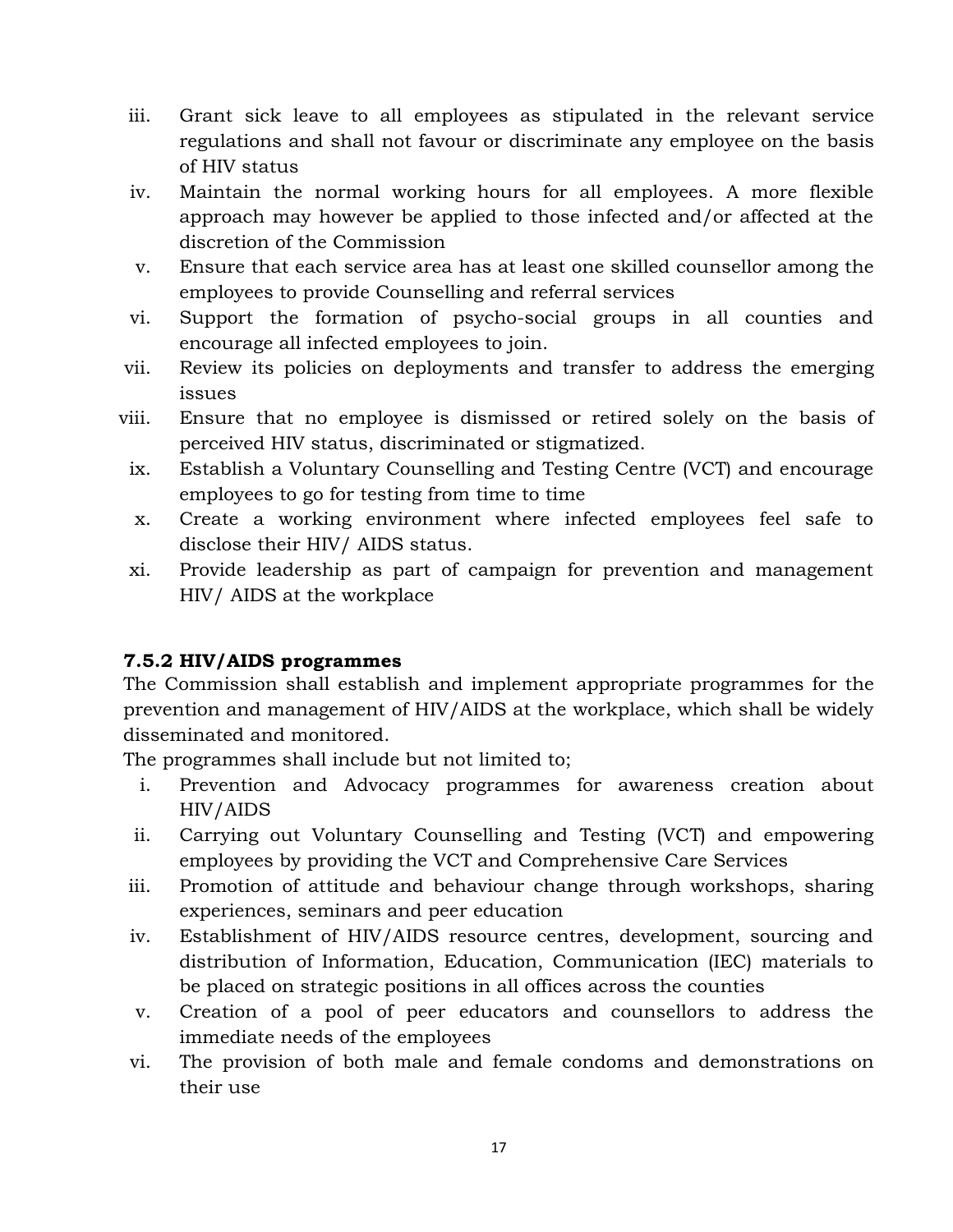vii. Mobilization of resources to support the HIV/AIDS programmes by engaging with partners

#### <span id="page-17-0"></span>**7.5.3 Care and support programmes**

The Commission shall use collaborative approach involving various stakeholders to promote comprehensive care of the infected and/or affected employees and mitigate the negative socio- economic impact by:

- i. Networking and partnering with other VCT centres and hospitals for referrals to ensure that infected employees have access to treatment and nutritional support
- ii. Establishment of the care and support programmes to address the psychosocial, physical, emotional, education and spiritual needs of affected and infected employees.
- iii. Strengthening institutional health facilities and provision of counseling services at the workplace.
- iv. Linking infected employees to the relevant support groups
- v. Ensuring protection and respect of the rights and dignity of all affected and/or infected employees
- vi. Mainstreaming HIV/AIDS campaign into all Commission's functions and programmes
- vii. Providing counselling services at the workplace

## <span id="page-17-1"></span>**7.6 WORKPLACE COUNSELING**

Counseling is necessary in addressing issues that affect employee performance and general wellbeing as the employees struggle to cope with stressful life events. In addition to supporting individual employees, counseling services help decisionmakers understand the real workplace issues to be addressed in order to improve employee performance and the delivery of service.

The Commission shall use guidance and counselling as a means to address the varied issues experienced by employees at the workplace. This policy shall be guided by the Counselling principles and following general guidelines:

- i. The Commission shall develop, maintain and store records of each client and utilize them in a manner that ensures privacy and safety
- ii. A private room shall be provided to ensure confidentiality and effectiveness of the counseling process.
- iii. The counselor shall explicitly explain to clients the nature of all services provided and the counseling process.
- iv. All scheduled counseling sessions shall be conducted to ensure completeness and effectiveness in the Counseling process.
- v. The clients shall have an obligation to attend all counseling sessions and take proactive measures in enhancing therapeutic process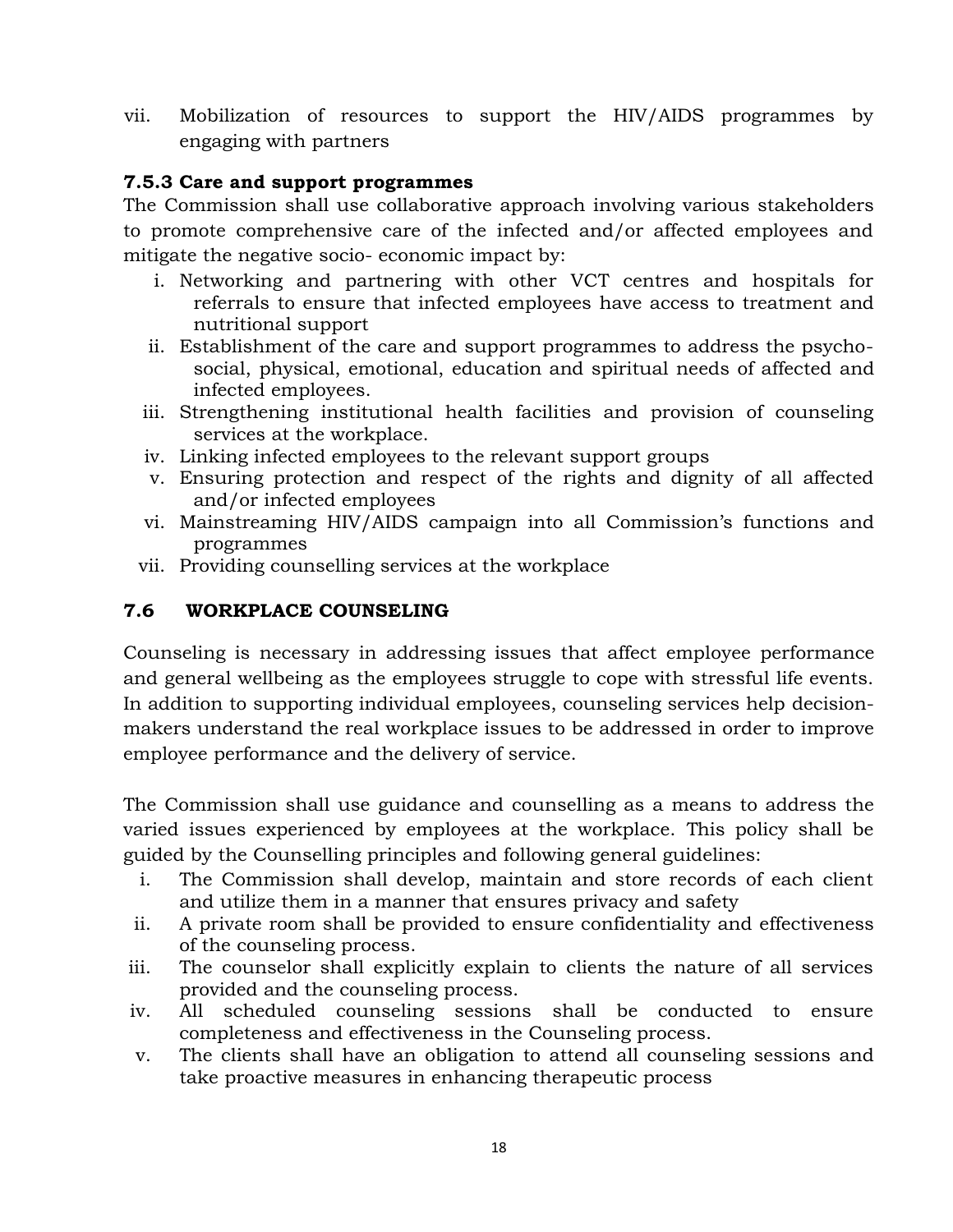- vi. Both the client and counselor shall have the responsibility to proceed with the counseling process until the termination phase once the mutually agreed upon goals are achieved.
- vii. In cases where the clients decline or suspend a counseling relationship, they shall communicate to the supervisor in writing.

## <span id="page-18-0"></span>**7.6.1 Workplace Counseling programmes**

The following programmes shall be undertaken to address the diverse needs of employees while applying the principles of counseling;

- i. Sensitization and advocacy on access to psycho-social health services
- ii. Stress management and trauma counseling on matters of loss, grief and bereavement
- iii. HIV and AIDS prevention, treatment and care
- iv. Disaster response and management
- v. Peer education and counseling
- vi. Conflict management and resolution
- vii. Career and vocational guidance
- viii. Substance dependence and addiction
- ix. Gender Based Violence
- x. Group dynamics and psycho-social support

## <span id="page-18-1"></span>**7.6.2 Referral**

The Commission shall establish an appropriate referral system for employees. Referral shall be made only where/when:

- i. The issue is beyond the counsellor's competence
- ii. A client requests for referral
- iii. An emotional entanglement between a client and counselor exist
- iv. A client is no longer benefiting from therapeutic relationship
- v. A dual/multiple relationships exist between a counselor and the client
- vi. The counselor or client has been transferred or deployed

## <span id="page-18-2"></span>**7.6.3 Collaboration and Partnership**

The Commission shall identify partners and engage them in addressing the varied needs of employees at the workplace. The partners shall include but not limited to;

- - i. Institutions (Such as rehabilitation centers, support groups and hospitals among others) *See Appendix 1*.
- ii. Professionals (Psychiatrists, Medical Doctors, Clinical Psychologists, Counseling Psychologists, Social workers)
- iii. Peers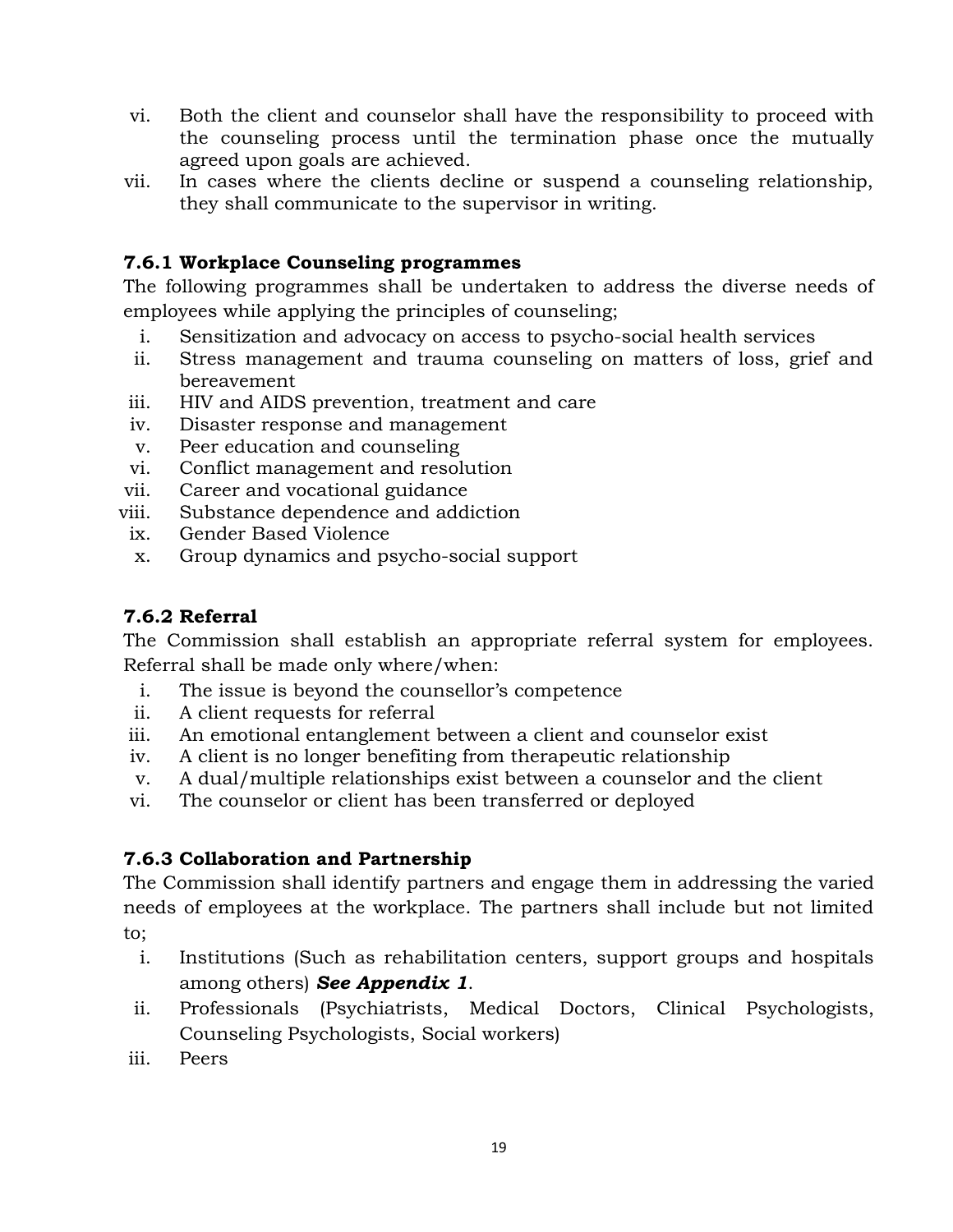## <span id="page-19-0"></span>**7.7 PRIMARY HEALTH CARE**

The Commission recognizes the diverse health care needs of its employees. Health promotion initiatives designed to raise awareness on health and lifestyle issues shall be conducted annually to promote employee wellbeing. Primary Health Care arrangements shall be made to address the immediate needs of employees at the institutional level. The purpose of this policy is to promote good health of employees through prevention of illness, treatment, care, advocacy, rehabilitation, physical activity and fitness.

## <span id="page-19-1"></span>**7.7.1 Promotion of primary health care**

The Commission shall adopt the following measures to promote success in the primary health care for employees:

- i. Maintain a sustainable staff clinic at the headquarters with client data
- ii. Provide First aid facilities in all service areas
- iii. Promote health related counseling to employees
- iv. Engage in partnership with medical institutions to enhance work place health programmes.
- v. Distribute Health related Information Education and Communication (IEC) materials.
- vi. Make referrals to rehabilitation and treatment centers

# <span id="page-19-2"></span>**7.7.2 Primary Health Care Programmes**

The Commission shall undertake the following programmes to promote primary health care. The programmes will be evaluated on regular basis to determine their effectiveness.

## <span id="page-19-3"></span>**7.7.2.1 Work place health education**

The Commission shall regularly conduct awareness campaigns on the prevention, management and control of diseases and encourage employees to participate. These campaigns shall be conducted through Medical Camps and health weeks in partnership with medical institutions and stakeholders.

# <span id="page-19-4"></span>**7.7.2.2 Basic sanitation**

The Commission shall ensure regular supply of clean water and basic sanitation for its employees in all offices.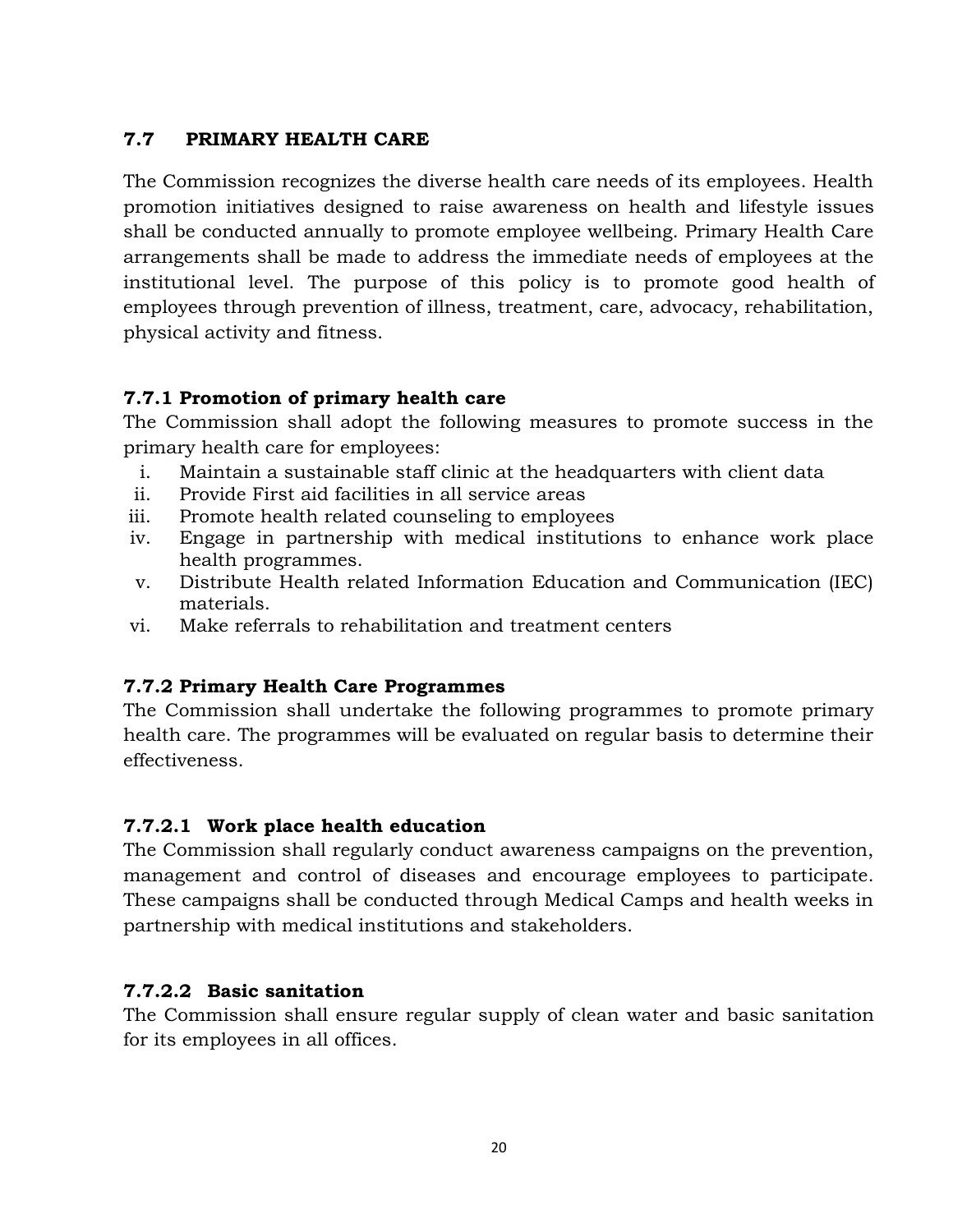#### <span id="page-20-0"></span>**7.7.2.3 Medical health insurance**

The Commission shall provide medical health insurance in- and – out patient cover to all employees involving triaging, basic checks, treatment of common ailments, counseling on management of lifelong conditions, monitoring and referrals.

#### <span id="page-20-1"></span>**7.7.2.4 Health screening**

The Commission shall facilitate health screening of employees annually coupled with advice on various health issues, lifestyle behaviours, stress management, mental wellbeing and first aid among others

#### <span id="page-20-2"></span>**7.7.2.5 Health and fitness**

The Commission shall facilitate and support the establishment of health and fitness clubs and groups designed to promote employee wellbeing with the development of action plans outlining their specific initiatives and activities.

#### <span id="page-20-3"></span>**8.0 POLICY IMPLEMENTATION**

The Commission Secretary shall use the existing administrative framework and develop appropriate structures and systems where applicable to implement this policy

#### <span id="page-20-4"></span>**9.0 MONITORING AND EVALUATION**

This policy shall be monitored and evaluate, on a continuous basis to ensure viability and relevance.

#### <span id="page-20-5"></span>**10.0 POLICY REVIEW**

This policy shall be reviewed by the Commission as and when need arises to accommodate emerging issues.